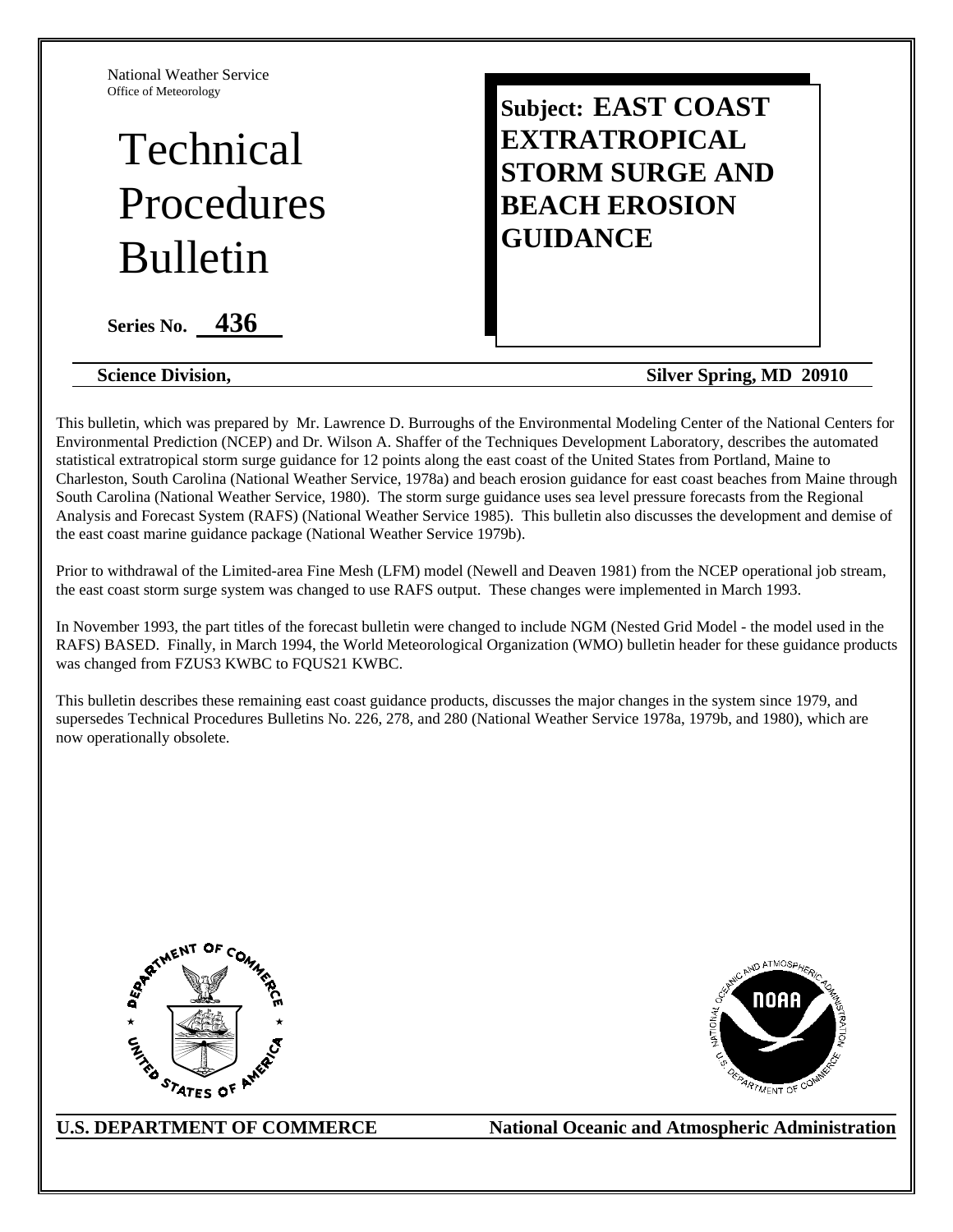## EAST COAST EXTRATROPICAL STORM SURGE AND BEACH EROSION GUIDANCE1

by L. D. Burroughs<sup>2</sup> and W. A. Shaffer<sup>3</sup>

#### **1. INTRODUCTION**

In 1979 the Techniques Development Laboratory (TDL) was requested by the NWS Eastern Region Headquarters (ERH) to combine several existing marine guidance products into a unified guidance package which would be more convenient and useful to marine forecasters at coastal forecast offices along the east coast of the United States (U.S.) (National Weather Service 1979). These guidance products were included in two bulletins: one for LFM-based products (FZUS3); the other for one Primitive Equation (PE) (Shuman and Hovermale 1968)-based product (FZUS5). The FZUS3 consisted of five parts: extratropical storm surge forecasts, beach erosion forecasts, boundary layer wind and mean potential temperature forecasts, coastal statistical wind forecasts, and Chesapeake Bay statistical wind forecasts. The FZUS5 contained wind-wave and swell height forecasts for 18 PE grid points off the east coast of the U.S.

This Technical Procedures Bulletin documents the changes that have occurred in the various parts of the east coast marine guidance package. It also refocuses attention on the two remaining parts: the extratropical storm surge guidance and the beach erosion guidance. The other parts have disappeared from the original guidance package for various reasons described below.

#### **a. Extratropical Storm Surge Guidance**

Extratropical storm surges can be potentially dangerous to coastal communities and businesses along the east coast of the U.S. They are defined as the difference between the measured water level and the astronomical tide and are primarily caused by wind stress on the water surface. The surge, which is modified by the nearshore bathymetry and the shoreline, is superimposed on the astronomical tide to give the total water level or "storm tides".

In October 1971 the first extratropical storm surge bulletin was dispatched. The guidance was PE-based and statistically derived; there were 10 stations from Portland, Maine to Norfolk, Virginia included in it (Pore *et al.* 1974). Charleston, South Carolina was added in the mid 1970s. In February 1978 this guidance was changed to be LFM-based, and another station (Avon, North Carolina) was added (National Weather Service, 1978a). Richardson *et al.* (1979) verified the storm surge forecasts and found that those for Charleston were not very good. Richardson and Boggio (1980) rederived the forecast equation for Charleston and implemented it in September of that year. Since then there has been little change to the system, except as noted in section d below. **This technique is not applicable to tropical storm surges.**

#### **b. Beach Erosion Guidance**

The Atlantic has been changing beaches along the east coast for thousands of years. These changes are part of a natural process in which a dynamical balance between the beaches and ocean is maintained. By advancing and retreating, beaches respond to winds, tides, waves, breakers, swell, and long-term changes in sea-level. Rates of

<sup>&</sup>lt;sup>1</sup>OMB Contribution No. 106

<sup>&</sup>lt;sup>2</sup>National Centers for Environmental Prediction, National Weather Service, Washington, D.C. 20233

<sup>&</sup>lt;sup>3</sup>Techniques Development Laboratory, National Weather Service, Silver Spring, Maryland 20910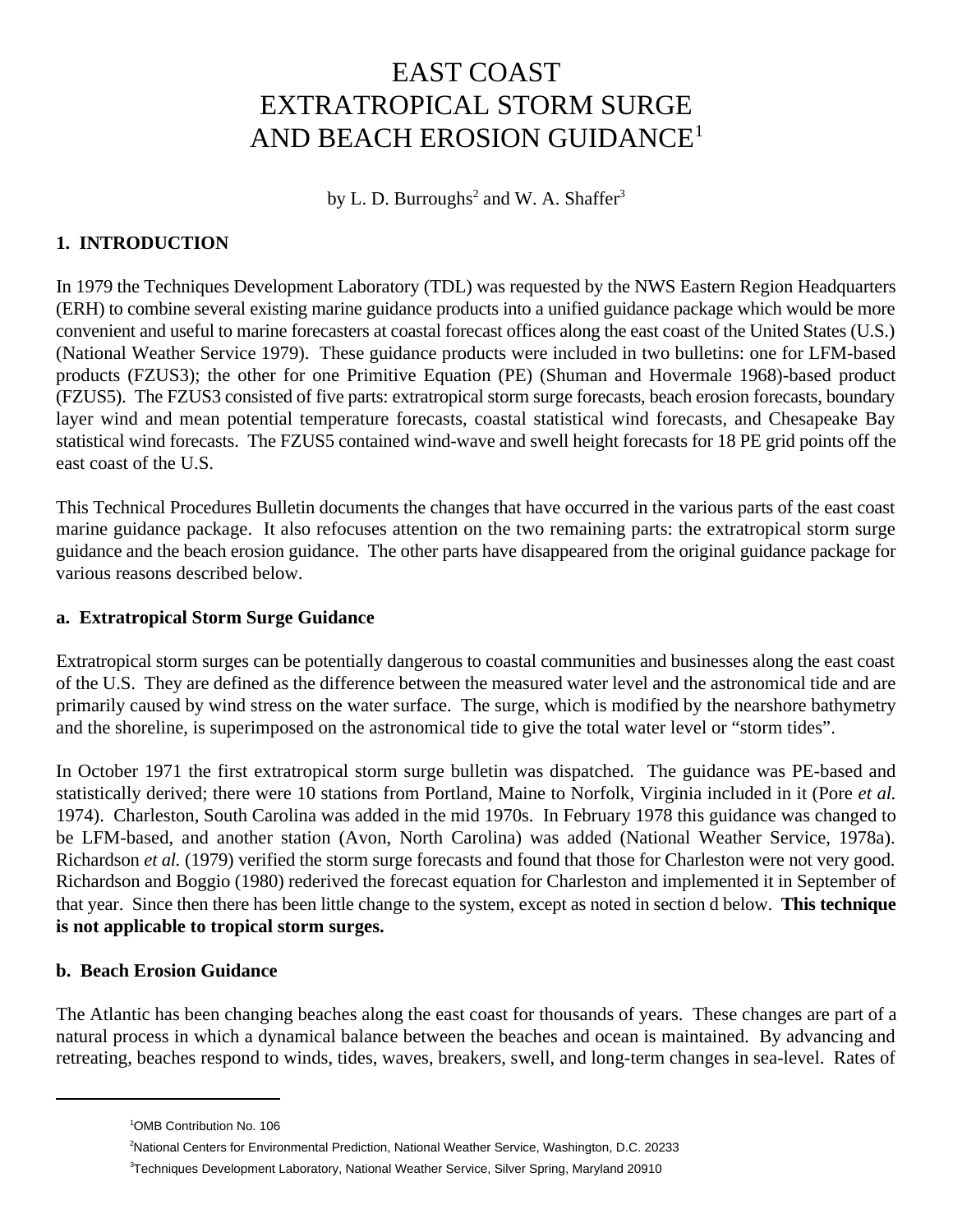beach accretion (advancing beach with respect to the ocean) and beach erosion (retreating beach) may be measured in months, while rates related to storms are measured in days or hours.

TDL developed an automated technique which was first implemented in November 1976 and can be used to forecast qualitative estimates of the beach erosion with the shortest of these time scales, extratropical storm-related beach erosion. This guidance forecasted beach erosion for oceanic coastlines from Maine to Virginia (National Weather Service 1976). In October 1978 beach erosion forecasts for the oceanic coastlines of North and South Carolina were added to the guidance, and the forecast equations were changed (Richardson 1978 and National Weather Service 1978b). Verification of the guidance showed there was an overforecasting problem along the coasts of Maine and Massachusetts. As a result the forecast equations were rederived and applied differently than the previous equation set had been and were implemented in December 1979 (Richardson 1980 and National Weather Service 1980). Since 1979 there have been few changes to the system, except as noted in section d below. **This technique is not applicable to tropical storm related beach erosion.**

#### **c. Other Guidance Products**

**1) Boundary Layer Parameters**. As a part of the ERH request, boundary layer wind and mean potential temperature forecasts at 35 LFM grid points were included. These forecasts continued to be included as a part of the FZUS3 bulletin until they were deemed no longer necessary and were removed in March 1993. Their value declined after 20 m wind forecasts at selected grid points along the east and west coasts of the U.S. from the Aviation (AVN) version of the Global Spectral Model became available in late 1986 (National Weather Service 1986b). This product was superseded by an AFOS graphic wind forecast product in October 1988 (Gemmill and Kidwell 1990).

**2) Coastal Wind Forecasts**. Wind forecasts along the east coast are important to a variety of commercial, recreational, and governmental interests. In July 1974 automated wind forecasts based on Model Output Statistics (Glahn and Lowry 1972) were introduced at eight locations along the east coast of the U.S. (National Weather Service 1974). The forecast equations were PE-based and are described by Feit (1976) in some detail. In 1979 these equations were rederived with LFM predictors, one station was dropped due to a lack of data, and one was replaced by a buoy location. In addition six stations on the Chesapeake Bay shore were added to the forecast system (National Weather Service 1979a). These wind forecasts made up two parts of the FZUS3 bulletin. The coastal wind forecast system continued to add stations and expand, and in December 1981 the wind forecasts were dropped from the FZUS3. They were spread out through the FZUS41, FZUS42, and FZUS44 bulletins for east coast stations and the FZUS43 bulletin for Chesapeake Bay stations (Burroughs 1982). The coastal wind forecast system has continued to evolve and expand until it now comprises 99 stations along the coasts of the contiguous U.S. and the state of Alaska (Burroughs 1991).

**3) Automated Wind-wave and Swell Forecasts**. In 1968 TDL implemented an automated wind-wave and swell forecast program. It was adapted from a program developed by the U.S. Navy (Huber 1957 and 1964) and enhanced by Pore and Richardson (1967 and 1969). It remained as a facsimile (FAX) only product until 1979 when ERH requested that it be included as a part of the east coast guidance package (National Weather Service 1979b). Since it was a PE-based product, a separate bulletin was required which became the FZUS5 bulletin. It gave wind-wave and swell heights at 18 selected PE grid points along the east coast. This product came out about four hours after the FZUS3 bulletin, but still four to five hours ahead of when the FAX product got to field forecast offices. In October 1986 the NOAA Ocean Wave (NOW) model was implemented (National Weather Service 1986a) and the FZUS5 was dropped because it was no longer needed. The NOW model was steadily improved from 1986 to 1994 when it was superseded by the NOAA Wave Model (NOAA/WAM) (Chen 1995).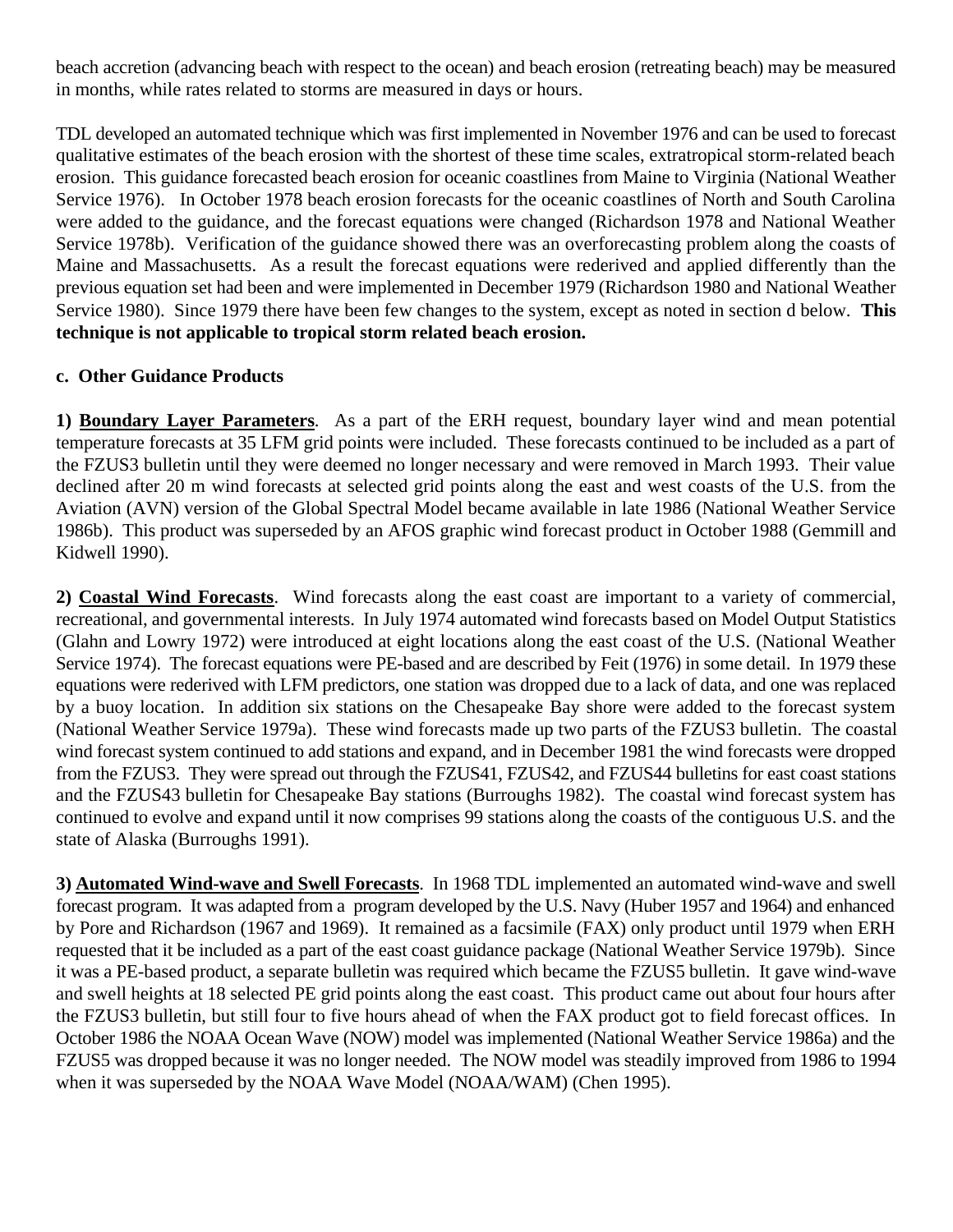#### **d. Other Significant Changes**

In 1993 the east coast extratropical storm surge guidance and the east coast beach erosion guidance were changed to use RAFS output. These changes were implemented in March of that year.

In November 1993 the part tiles of the forecast bulletin were changed to describe the forecast as NGM BASED. Finally, in March 1994, the World Meteorological Organization (WMO) bulletin header for these guidance products was changed from FZUS3 to FQUS21.

In December 1994 TDL implemented a new AVN-based numerical extratropical storm surge model for the east coast. A new bulletin, FQUS23, was created. It contains hourly extratropical storm surge forecasts out to 48-h for 66 stations. The FQUS21 has been continued because it is used as input for the beach erosion problem. Until a new beach erosion product is developed the two storm surge prediction systems will co-exist. Since the FQUS21 product is statistical in nature, it often forecasts a completely different and independent surge forecast.

#### **2. METHOD**

The method used to derive the forecast equations for the FQUS21 products (extratropical storm surge and beach erosion) is statistical and is called the "perfect prog" approach (Klein *et al.* 1959). This approach derives regression equations relating observed values of storm surge/beach erosion to analyzed meteorological fields at the same time. These equations are then applied, in a forecast mode, to forecast meteorological fields to yield forecasts of storm surge/beach erosion.

The extratropical storm surge forecast equations were developed by correlating storm surge heights at 0000, 0600, 1200, and 1800 UTC (predictand) with observed sea-level pressure values at PE grid points (predictors). A separate equation was derived for each station.

The beach erosion forecast equations were developed by correlating qualitative estimates of erosion (predictand) with observed meteorological and oceanographic parameters (predictors). Regional equations were derived for groups of stations.

#### **3. DEVELOPMENT AND DEFINITIONS**

#### **a. Extratropical Storm Surge Height Forecasts**

1) Predictand - Storm Surge Height

The storm surge height is the meteorologically-generated water level fluctuation which has removed from it the astronomical tide height. Storm surge heights at 0000, 0600, 1200, and 1800 UTC were calculated by subtracting the astronomical tide at a given point from the water level measured at that point. The tide gage locations and their owners are given in Table 1 (see also Fig. 1 for locations).The frequency of storm surges varies with location as well as from year to year. However, on the average, a storm surge height of 2 feet or greater occurs at each location about five times a winter (November through April). Usually one of these surge heights exceeds 3 feet.

| Owner                         | <b>Tide Gage Stations</b>        |  |  |
|-------------------------------|----------------------------------|--|--|
|                               | Portland, Maine                  |  |  |
|                               | Boston, Massachusetts            |  |  |
|                               | Newport, Rhode Island            |  |  |
|                               | Willets Point, New York          |  |  |
| National                      | New York, New York               |  |  |
| Ocean<br>Survey               | <b>Atlantic City, New Jersey</b> |  |  |
|                               | Breakwater Harbor, Delaware      |  |  |
|                               | Baltimore, Maryland              |  |  |
|                               | Hampton Roads, Virginia          |  |  |
|                               | Avon, North Carolina             |  |  |
|                               | Charleston, South Carolina       |  |  |
| Army<br>Corps of<br>Engineers | Stamford, Connecticut            |  |  |

**Table 1**. Tide Gage locations and owners.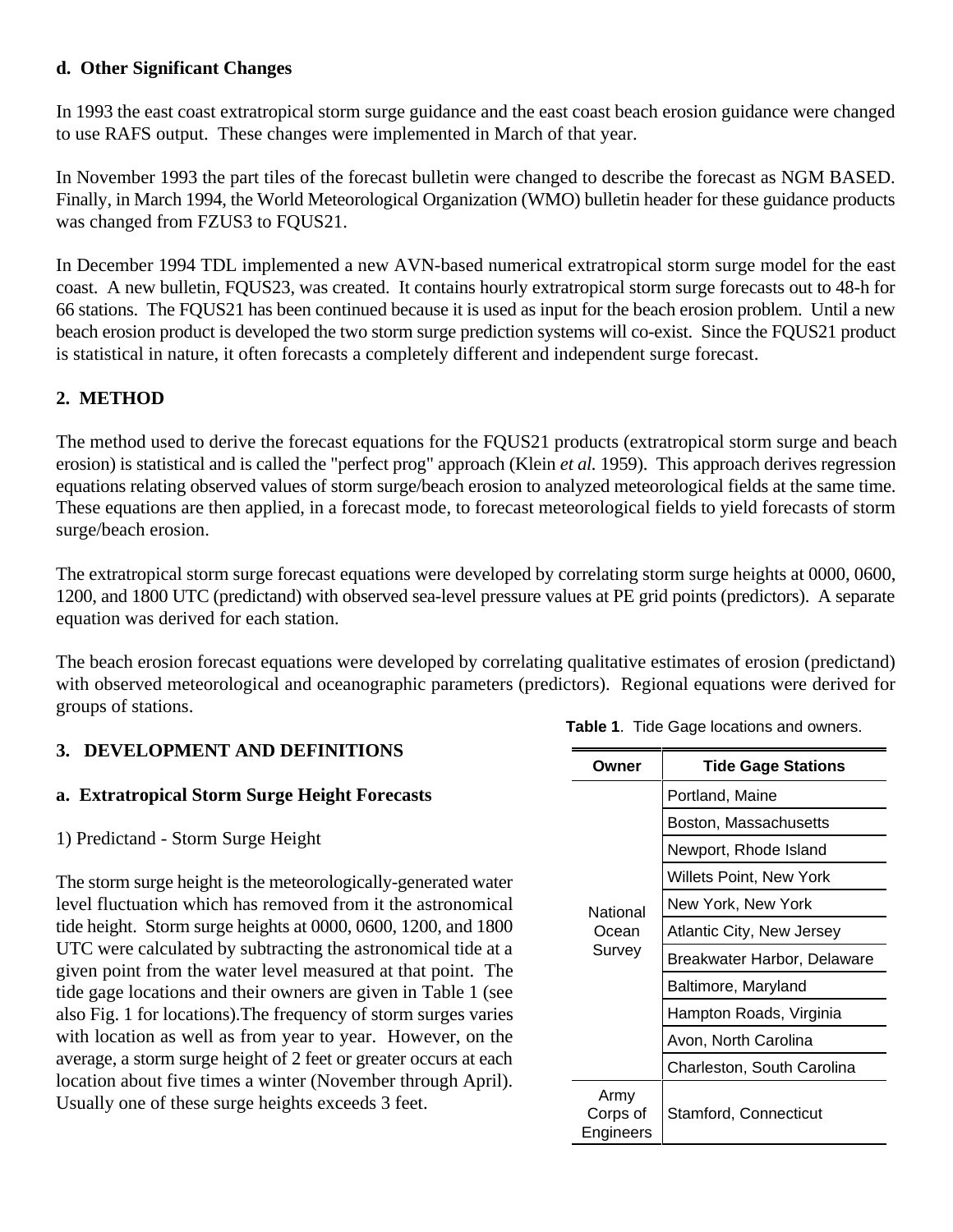#### 2) Predictors

The predictors of storm surge height at the 12 tide gage locations are sea-level pressures at 6-h intervals at PE grid points along the east coast and over the Atlantic Ocean.

#### **b. Beach Erosion Forecasts**

#### 1) Predictand - Beach Erosion Index

Qualitative estimates of erosion (See Table 2) were extracted from the Environmental Data Service publication STORM DATA, and then subjectively converted to numerical values. A numerical value was associated with a qualitative term which reportedly described the intensity of the storm-related beach erosion for a coastal state. The numerical values and their associated qualitative terms are given in Table 2.

Beginning with March 1962 and continuing through April 1977, all winter STORM DATA volumes (November 1 through April 30) were scanned for the area of concern (Maine through South Carolina). Any time there was mention of erosion or wave damage along one of these states, a numerical intensity of 1, 2, 3, or 4 was assigned to the affected state. The assignment was made in accordance with the descriptive terms shown in Table 2. The intensity values were then used to construct the linear and nonlinear (powers-of-two) beach erosion intensity scales also shown in Table 2. The March 1962

| <b>Intensity</b> | <b>Descriptor</b>       | Linear         | Non-<br>Linear |  |
|------------------|-------------------------|----------------|----------------|--|
|                  | Severe                  |                | 2 <sup>4</sup> |  |
| Severe           | Tremendous              | 4              |                |  |
|                  | <b>Serious</b>          |                |                |  |
|                  | Considerable            |                |                |  |
|                  | Widespread              |                |                |  |
|                  | Heavy                   | 3              | $2^3$          |  |
| Major            | Markedly                |                |                |  |
|                  | <b>Badly</b>            |                |                |  |
|                  | Much                    |                |                |  |
|                  | Erosion                 |                |                |  |
|                  | Some Erosion            |                |                |  |
|                  | <b>Erosion of Dunes</b> |                |                |  |
| Moderate         | <b>Beach Erosion</b>    | $\overline{2}$ | $2^2$          |  |
|                  | <b>Coastal Erosion</b>  |                |                |  |
|                  | Dunes Moved             |                |                |  |
|                  | <b>Moderate Erosion</b> |                |                |  |
| Minor            | Beach Change            |                |                |  |
|                  | Jetty and Pier Damage   |                |                |  |
|                  | Some Loose Sand Moved   |                | 2 <sup>1</sup> |  |
|                  | <b>Light Erosion</b>    | 1              |                |  |
|                  | Sea Wall Pounded        |                |                |  |
|                  | <b>Heavy Surf</b>       |                |                |  |
|                  | <b>Limited Damage</b>   |                |                |  |
|                  | <b>Erosion Noted</b>    |                |                |  |
| None             | No Mention of Erosion   | 0              | $2^0$          |  |
|                  | No Erosion              |                |                |  |

|           | Table 2. Qualitative extratropical storm-related beach erosion |
|-----------|----------------------------------------------------------------|
| intensity | scale with associated descriptors and numerical                |
| scales.   |                                                                |

storm was chosen as a starting point because erosion reporting procedures were somewhat standardized after that disastrous storm.

#### 2) Predictors

The following meteorological and oceanographic parameters were selected as predictors of beach erosion intensity by a multiple regression screening program.

- $\bullet$  *Storm duration* - The number of consecutive high tides (approximately 12.4 hours apart) that water levels reach or exceed critical threshold values. This predictor was **not used** in the Maine and Massachusetts equation because it was found not to contribute to the forecast in these states.
- $\bullet$  *Maximum storm surge height and maximum storm surge height squared* - The differences in the hourly observed tide height minus the hourly astronomical tide height at representative National Ocean Survey (NOS) tide gages (See Table 1) were scanned for the maximum difference for each erosional event at each station. Since there was no tide gage located along Maryland's outer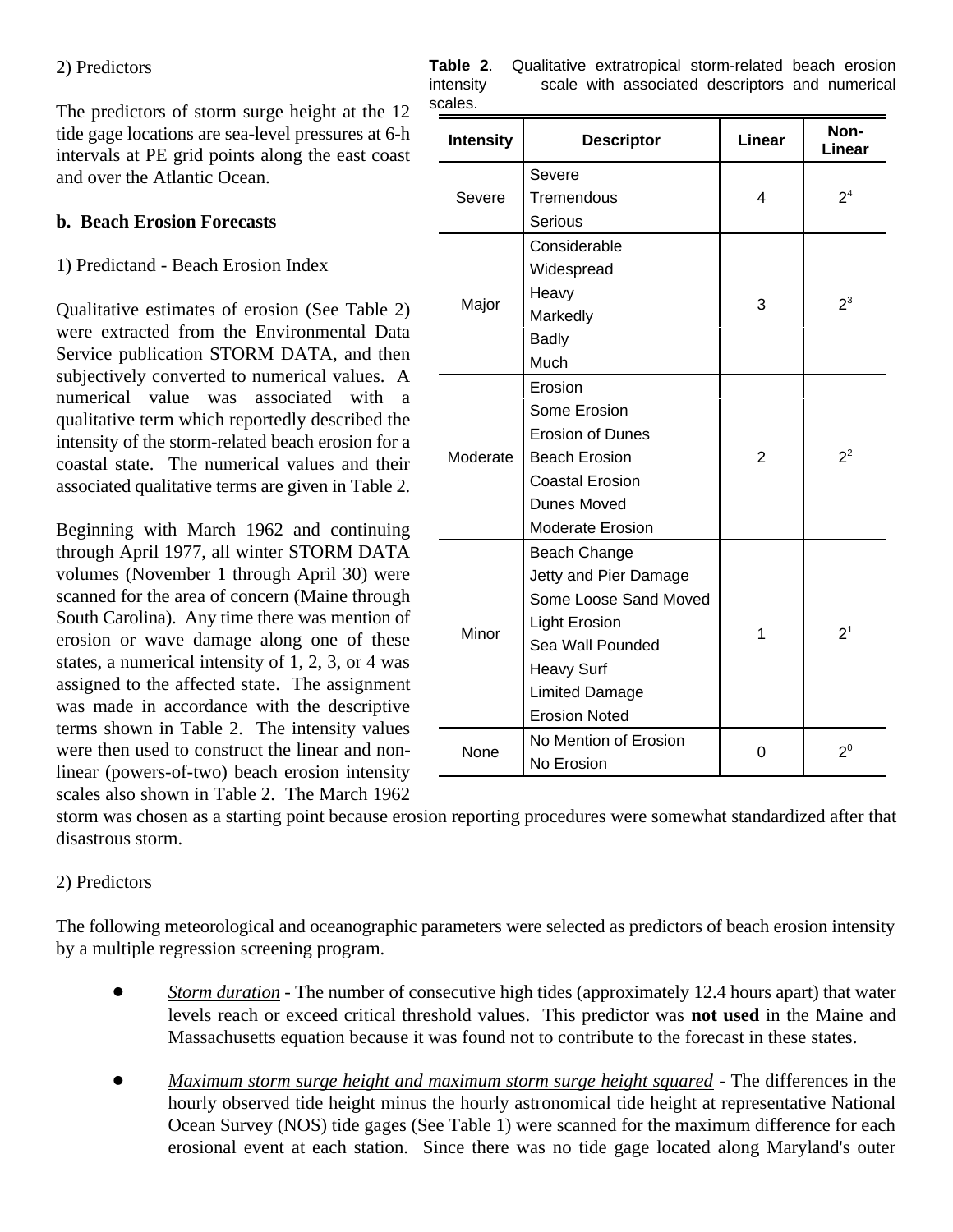coastline, and because reported estimates of erosion for Maryland were similar to reported estimates of erosion for Delaware, the states of Delaware and Maryland were combined (Delmar) and one gage (Breakwater Harbor) was used to represent the tides along the Delaware and Maryland coastlines.

 $\bullet$ *Maximum observed tide height above mean sea level and the maximum observed tide height squared*.

A complete discussion of these predictors is given by Richardson (1978).

#### 3) Forecast Equations

Based upon tidal range, the coastlines of Maine and Massachusetts were grouped together, while the coastlines of the other states were placed into a second group. Only one equation is used for the first group - a linear scale equation (0, 1, 2, 3, 4) which does not contain a duration predictor. This predictor was not used because verification with 1978-1979 erosion data showed that this predictor caused the original Maine and Massachusetts equation to greatly overforecast erosion intensities. This overforecasting problem, which is more severe during unusually high astronomical spring tide conditions, is discussed by Richardson (1979). Two equations are used for the second group (Rhode Island through South Carolina coastlines) - a linear scale equation (Richardson 1978) and a powersof-two scale equation (Richardson 1980).

The equations for the second group are applied as follows. The power-of-two scale equation is used first. If an intensity of moderate or greater is forecast, the forecast intensity is based on this equation. If the beach erosion is forecast to be less than moderate, then the linear scale equation is used.

### **4. FORECAST CONTENT AND DISSEMINATION**

The FQUS21 bulletin consists of 2 parts. The parts are for forecasts of extratropical storm surge and beach erosion. Figure 2 gives a sample of this bulletin.

The extratropical storm surge forecasts are expressed in feet and shown for projections of 0- to 48-h at 6-h intervals for 12 locations from Portland, Maine to Charleston, South Carolina (see Table 1 and Fig. 1).

Qualitative forecasts of extratropical storm-related beach erosion are presented for each state from Maine through South Carolina and given for projections of 0- to 48-h at 12-h intervals. Terms used to describe the erosion are NONE, MINOR, MODERATE, MAJOR, and SEVERE. If no erosion is forecast for any of the states during the 48-h forecast period, an abbreviated message replaces the forecast matrix. The abbreviated message is "NO SIGNIFICANT EROSION EXPECTED FOR THE NEXT 48 HOURS."

The FQUS21 bulletin is available on AFOS at approximately 0330 and 1600 UTC daily. It is retained in the AFOS system until overwritten by new information. The bulletin can be obtained by calling up NMCMRPECS. It is also available to Domestic Data Service subscribers via the Family of Services.

### **5. OPERATIONAL CONSIDERATIONS**

#### **a. Extratropical Storm Surge Forecasts**

Storm surge forecasts at the 12 coastal locations may serve as useful forecast guidance at other coastal locations. For example, surges observed at New Bedford, Massachusetts and Providence, Rhode Island are very similar to those observed at Newport, Rhode Island. Therefore, the storm surge forecasts for Newport can be used as guidance in forecasting surges at New Bedford and Providence. Richardson (1979) shows that the storm surge forecasts for Breakwater Harbor, Delaware can be used as guidance for Ocean City, Maryland as well. Comparisons of storm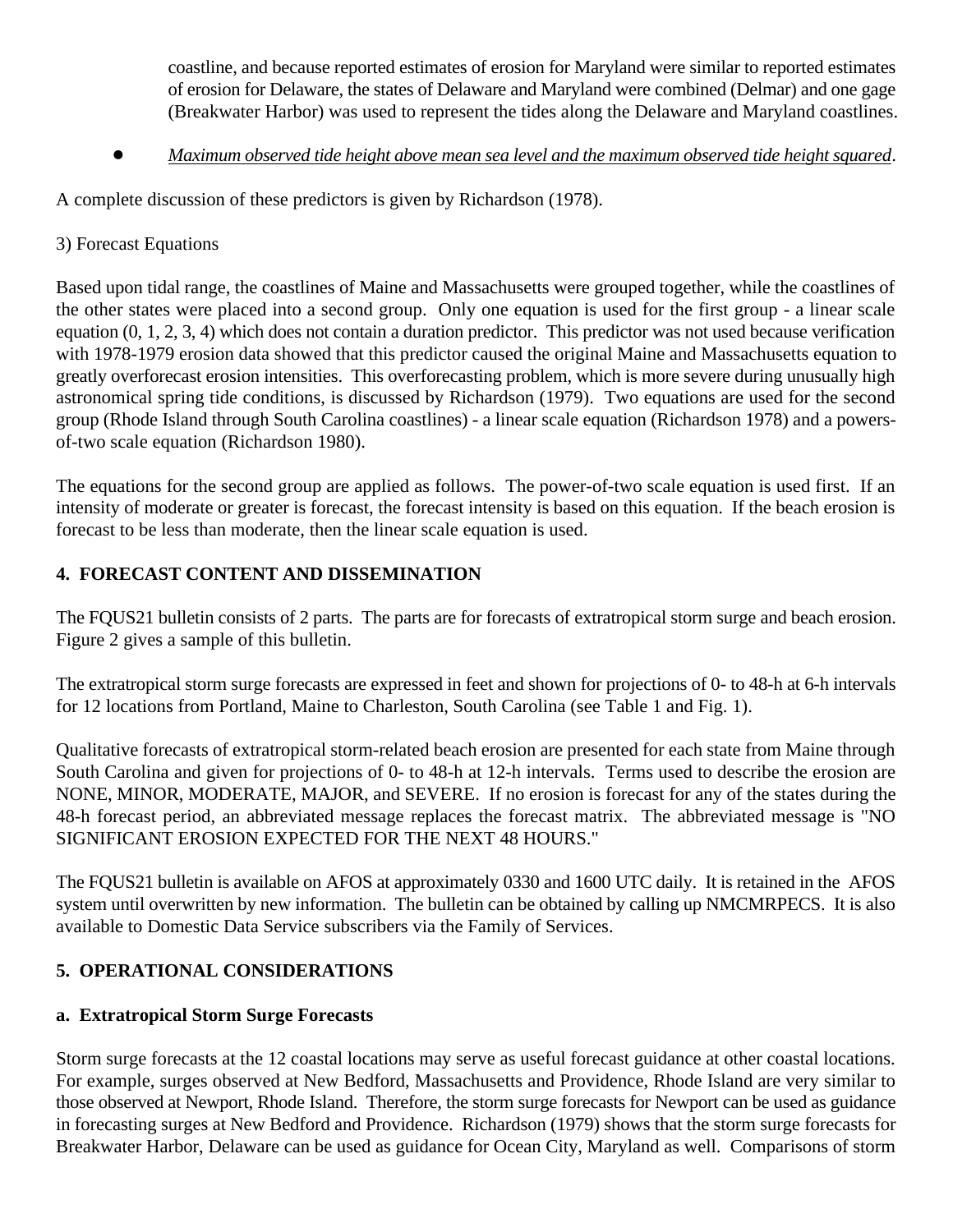surges at other locations may reveal additional useful similarities.

The RAFS-based extratropical storm surge guidance will continue to be provided until there is an AVN-based beach erosion guidance product available. There may be discrepancies between the two systems, and forecasters will have to decide which guidance is better in a given instance and adjust their forecasts accordingly.

#### **b. Beach Erosion Forecasts**

This guidance gives only a "regional beach erosion picture" in qualitative terms for the oceanic coastline of an entire state. The erosion along the coastline of a state has great spatial and temporal variability due to the nearshore bathymetry which is complicated by longshore and onshore-offshore bar migration. The nearshore bathymetry acts as a complex system of lenses which focus erosive waves at one location while dissipating wave energy and even building the beach at adjoining locations. Even though erosion has great spatial and temporal variability, forecasters should note which coastal communities have suffered erosion damage in the past, for they may continue to be erosion-prone in the future.

The sample period used in deriving the beach erosion equations was from 1962 to 1977. There were 49 storms during this period which caused erosion along some portion of the outer coastlines of these states (Maine through South Carolina) during the winter seasons (November 1 through April 30). The greatest number of erosion events occurred during November, December, and February. January had the smallest number of events.

During these 16 winter seasons, Maine and Massachusetts experienced about two erosion events per season. For this same time period, New York had one event per season, while Rhode Island, New Jersey, Delaware and Maryland, Virginia, North Carolina and South Carolina experienced about one event every two seasons. As for the intensity of erosion (minor, moderate, major, and severe), New York and New Jersey had severe erosion about once every five seasons. The other states experienced severe erosion about one-half that often, or about one time every 10 seasons.

#### 6. REFERENCES

Burroughs, L. D., 1982: Coastal wind forecasts based on model output statistics. *Preprints*, 9th Conference on Weather Forecasting and Analysis, June 28-July 1, Seattle, 351-355.

\_\_\_\_\_, 1991: Coastal and offshore wind guidance. *Technical Procedures Bulletin No. 390*, National Weather Service, NOAA, U.S. Department of Commerce, 14 pp. [Available from Office of Meteorology, National Weather Service, Silver Spring, Maryland 20910]

Chen, H. S., 1995: Ocean surface waves. *Technical Procedures Bulletin No. 426*, National Weather Service, NOAA, U.S. Department of Commerce, 17 pp. [Available from Office of Meteorology, National Weather Service, Silver Spring, Maryland 20910]

Feit, D. M., 1976: Single station marine wind forecasts based on model output statistics. *Preprints*, Confermence on Coastal Meteorology, Virginia Beach, 83-87.

Gemmill, W., and D. Kidwell, 1990: Ocean surface winds. *Technical Procedures Bulletin No. 382*, NOAA, U.S. Department of Commerce, 7 pp. [Available from Office of Meteorology, National Weather Service, Silver Spring, Maryland 20910]

Glahn, H. R., and D. A. Lowry, 1972: The use of model output statistics (MOS) in objective weather forecasting. *J. Appl. Meteor.*, **11**, 1203-1211.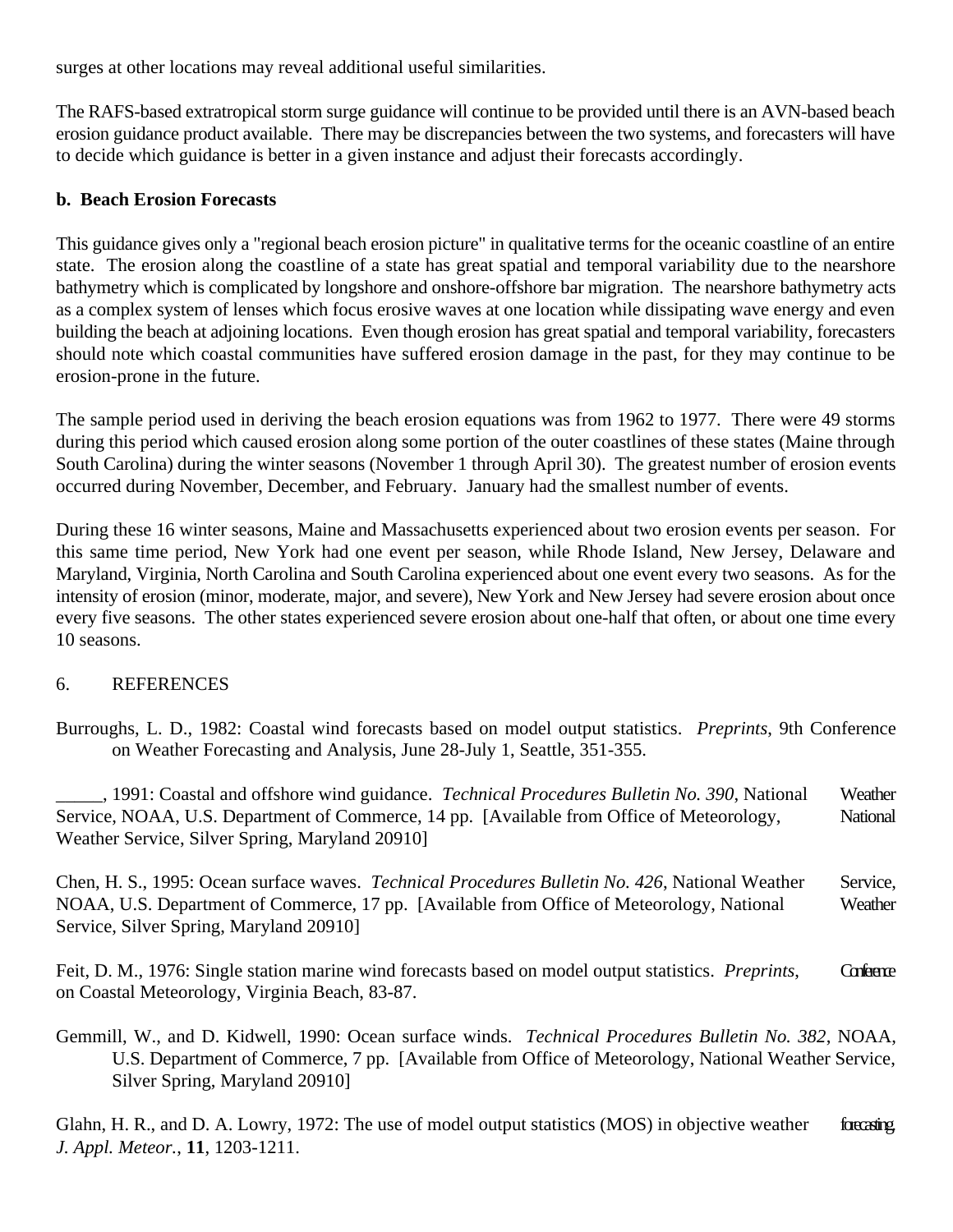- Hubert, W. E., 1957: A preliminary report on numerical sea condition forecasts. *Mon. Wea. Rev*., **85**, 200- 204.
- \_\_\_\_\_, 1964: Operational forecasts of sea and swell. *1st U.S. Navy Symposium on Military Oceanography*, U.S. Naval Oceanographic Office, Washington, 113-124.
- Klein, W. H., B. M. Lewis, and I. Enger, 1959: Objective prediction of five-day mean temperatures during winter. *J. Meteor.*, **16**, 672-682.

National Weather Service, 1974: Coastal wind forecasts for light stations. *Technical Procedures Bulletin No. 118*, NOAA, U.S. Department of Commerce, 7 pp. [OPERATIONALLY OBSOLETE]

\_\_\_\_\_, 1976: Qualitative beach erosion forecast for coastlines of the northeast and mid-Atlantic states. *Technical Procedures Bulletin No. 177*, NOAA, U.S. Department of Commerce, 6 pp. [OPERATIONALLY OBSOLETE]

\_\_\_\_\_, 1978a: Extratropical Storm Surge Forecasts for the U.S. East Coast. *Technical Procedures Bulletin No. 226*, NOAA, U.S. Department of Commerce, 5 pp. [OPERATIONALLY OBSOLETE]

\_\_\_\_\_, 1978b: Qualitative beach erosion forecast for the oceanic coastlines of the east coast states. *Technical Procedures Bulletin No. 245*, NOAA, U.S. Department of Commerce, 7 pp. [OPERATIONALLY OBSOLETE]

\_\_\_\_\_, 1979a: Coastal Wind Forecasts for East Coast and Chesapeake Bay Stations. *Technical Procedures Bulletin No. 271*, NOAA, U.S. Department of Commerce, 8 pp. [OPERATIONALLY OBSOLETE]

\_\_\_\_\_, 1979b: East coast marine guidance package. *Technical Procedures Bulletin No. 278*, NOAA, U.S. Department of Commerce, 9 pp. [OPERATIONALLY OBSOLETE]

\_\_\_\_\_, 1980: Qualitative beach erosion forecast for the oceanic coastlines of the east coast states from Maine through South Carolina. *Technical Procedures Bulletin No. 280*, NOAA, U.S. Department of Commerce, 8 pp. [OPERATIONALLY OBSOLETE]

\_\_\_\_\_, 1985: The Regional Analysis and Forecast System (RAFS). *Technical Procedures Bulletin No. 345*, NOAA, U.S. Department of Commerce, 7 pp. [Available from Office of Meteorology, National Weather Service, Silver Spring, Maryland 20910]

\_\_\_\_\_, 1986a: Guidance on high seas ocean wave height forecasts. *Technical Procedures Bulletin No. 364*, National Weather Service, NOAA, U.S. Department of Commerce, 4 pp. [OPERATIONALLY OBSOLETE]

\_\_\_\_\_, 1986b: Ocean surface winds. *Technical Procedures Bulletin No. 365*, National Weather Service, NOAA, U.S. Department of Commerce, 7 pp. [OPERATIONALLY OBSOLETE]

Newell, J. E., and D. G. Deaven, 1981: The LFM-II model - 1980. *NOAA Technical Memorandum NWS NMC-66*, National Weather Service, NOAA, U.S. Department of Commerce, 20 pp.

Pore, N. A., and W. S. Richardson, 1967: Interim report on sea and swell forecasting. *ESSA Technical Memorandum WBTM TDL-13*, Weather Bureau, ESSA, U.S. Department of Commerce, 21 pp.

\_\_\_\_\_, 1969: Second interim report on sea and swell forecasting. *ESSA Technical Memorandum WBTM TDL-17*, Weather Bureau, ESSA, U.S. Department of Commerce, 17 pp.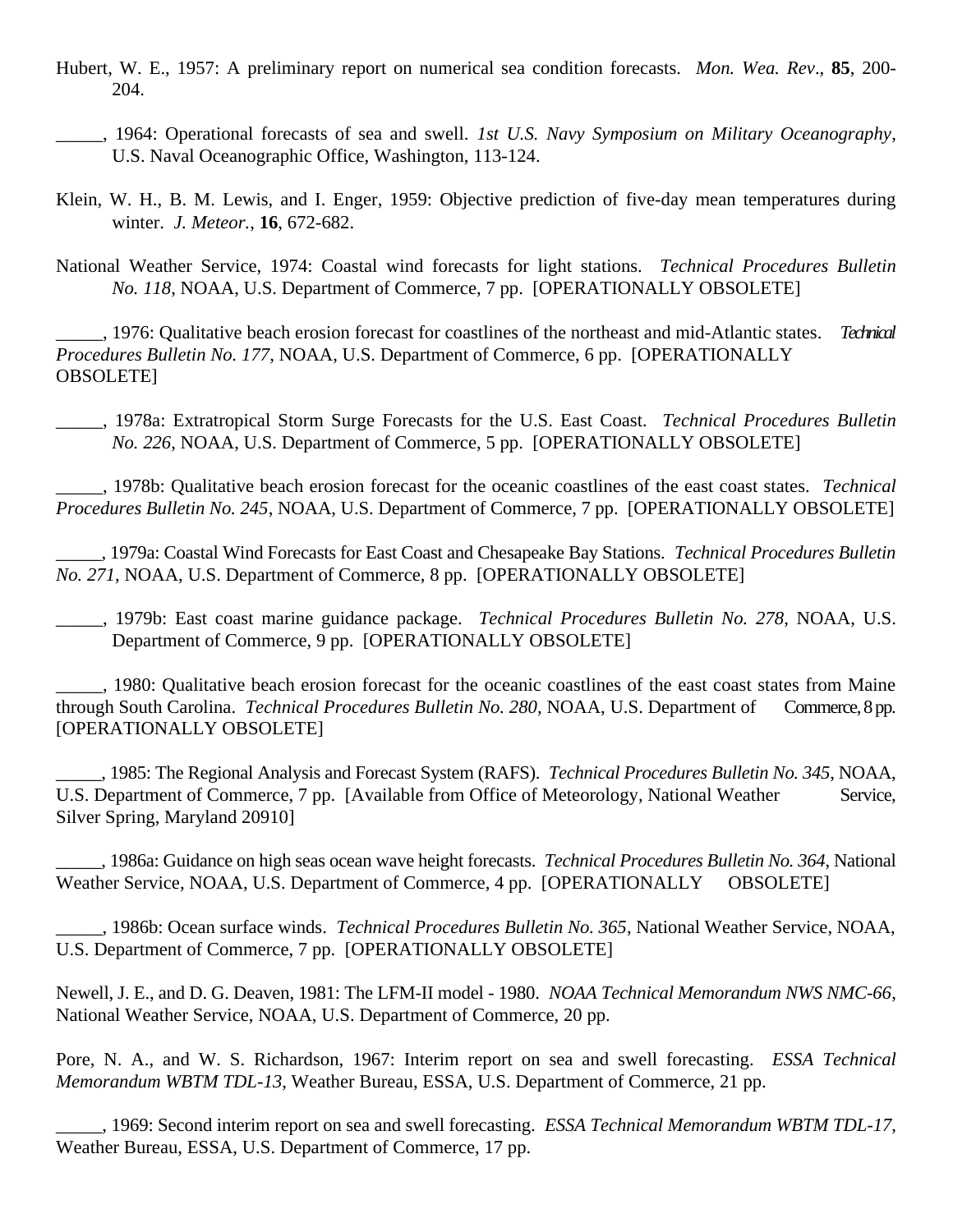\_\_\_\_\_, and H. P. Perrotti, 1974: Forecasting extratropical storm surges for the northeast coast of the United States. *NOAA Technical Memorandum NWS TDL-50*, National Weather Service, NOAA, U.S. Department of Commerce, 70 pp.

Richardson, W. S., 1978: Forecasting extratropical storm-related beach erosion along the U.S. east coast. *TDL Office Note 78-13*, National Weather Service, NOAA, U.S. Department of Commerce, 29 pp. [Available from Techniques Development Laboratory, National Weather Service, Silver Spring, Maryland 20910]

\_\_\_\_\_, 1979: Extratropical storm surge forecast guidance for Ocean City, MD. *TDL Office Note 79-5*, National Weather Service, NOAA, U.S. Department of Commerce, 6 pp. [Available from Techniques Development Laboratory, National Weather Service, Silver Spring, Maryland 20910]

\_\_\_\_\_, 1980: Improved beach erosion forecasts for the U.S. East Coast. *TDL Office Note 80-1*, National Weather Service, NOAA, U.S. Department of Commerce, 13 pp. [Available from Techniques Development Laboratory, National Weather Service, Silver Spring, Maryland 20910]

\_\_\_\_\_, D. A. Andrews, and F. A. Rosenstein, 1979: Verification of automated east coast extratropical storm surge forecasts. *TDL Office Note 79-18*, National Weather Service, NOAA, U.S. Department of Commerce, 32 pp. [Available from Techniques Development Laboratory, National Weather Service, Silver Spring, Maryland 20910]

\_\_\_\_\_, and C. L. Boggio, 1980: A new extratropical storm surge forecast equation for Charleston, South Carolina. *TDL Office Note 80-7*, National Weather Service, NOAA, U.S. Department of Commerce, 10 pp. [Available from Techniques Development Laboratory, National Weather Service, Silver Spring, Maryland 20910]

Shuman, F. G. , and J. B. Hovermale, 1968: An operational six-layer primitive equation model. *J. Appl. Meteor.*, **7**, 525-547.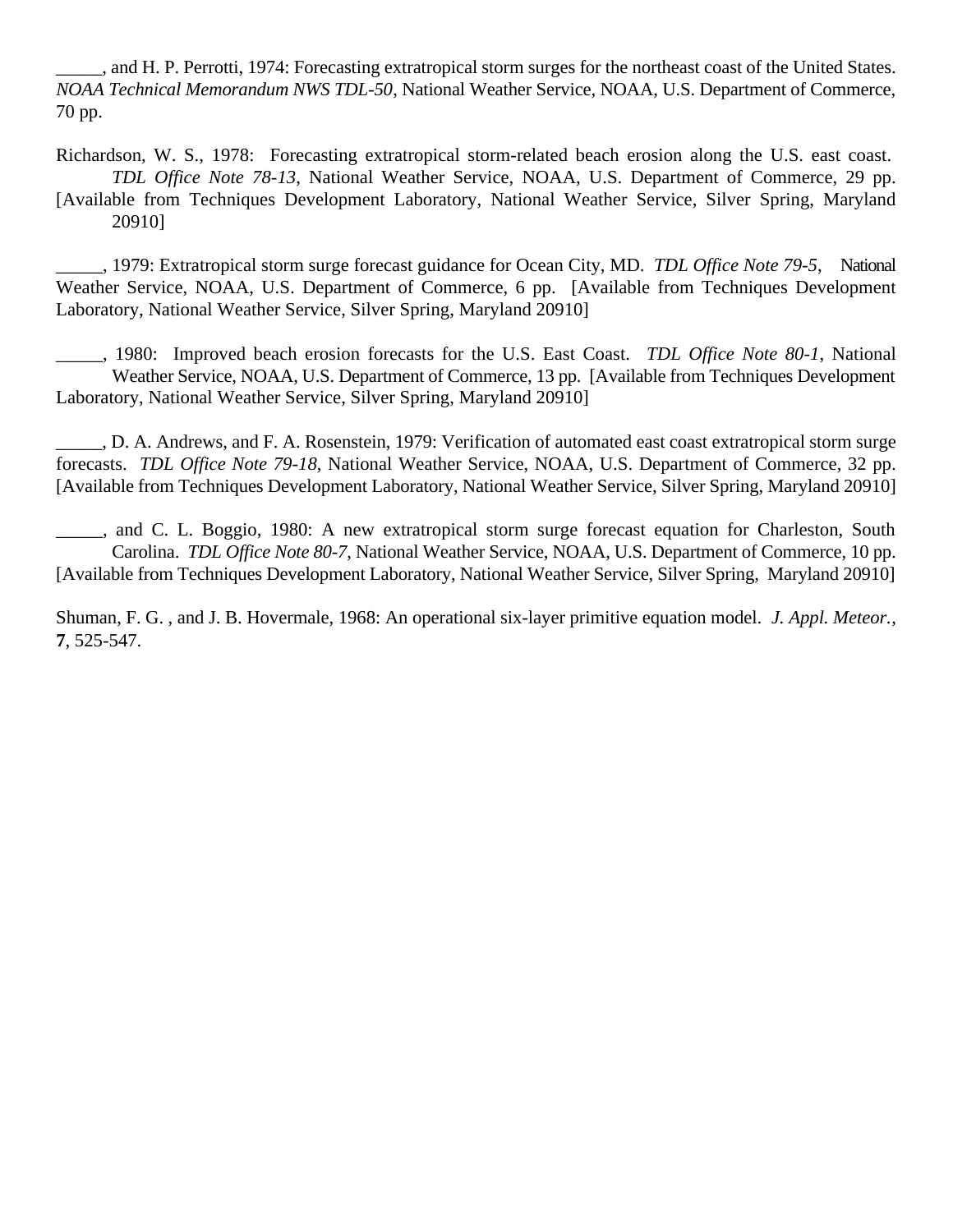

Figure 1 - The 12 east coast locations for which extratropical storm surge forecasts are made.